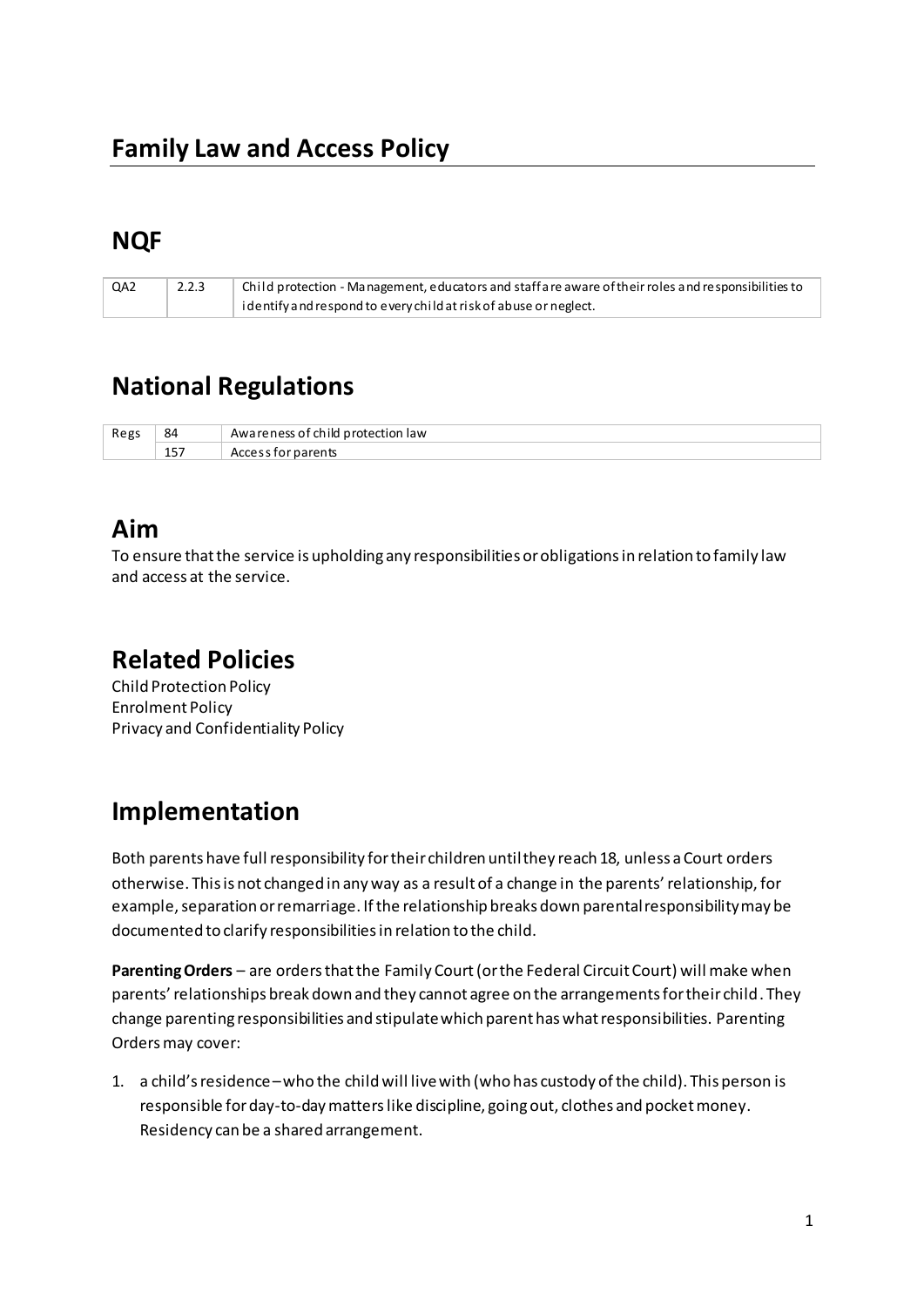- 2. A child's contact arrangements when a child may have contact with a non-custodial parent or anyone else who plays an important part in their life eg grandparent s(contact can either be face to face, or by phone, letters)
- 3. Child Maintenance who provides financial support for a child
- 4. Specific Issues –any other aspect of parental responsibility (this may include the day-to-day care, welfare and development of a child, issues relating to religion, education, sport, or other specific issue)

Parenting Orders by Consent/Parenting Plans - Where parents agree on the arrangements for their child despite their relationship breaking down, they can apply to the Court for a "parenting order by consent" or they can enter into a written Parenting Plan which records the agreed arrangement.

The Nominated Supervisor or Centre Manager will:

- ensure parents provide copies of any parenting orders or plans during the child's enrolment
- request/remind parents to provide copies of any new or revised orders or plans
- ensure educators, staff and volunteers understand and comply with any parenting orders or parenting plans, in particular know with whom the child lives, who they may have contact with and any other specific legal rights and responsibilities set out in the documents. Services have a legal responsibility to ensure children only leave the Service with the permission of the custodial parent (or in accordance with the orders/plans)
- contact the custodial parent and if necessary the Police if a person who is not authorised to collect the child wishes to take the child and will not leave. The child will remain at the Service

The Approved Provider, Nominated Supervisor and educators will not allow a parent to enter the service premises if they reasonably believe this would contravene a court order.

### **Sources**

**[www.familycourt.gov.au](http://www.familycourt.gov.au/)** [www.familylawcourts.gov.au](http://www.familylawcourts.gov.au/) Law Council of Australi[a www.familylawsection.org.au](http://www.familylawsection.org.au/) **Family Law Act 1975 Education and Care National Regulations 2011 National Quality Standard** 

## **Review**

The policy will be reviewed annually by:

- Management
- Employees
- Families